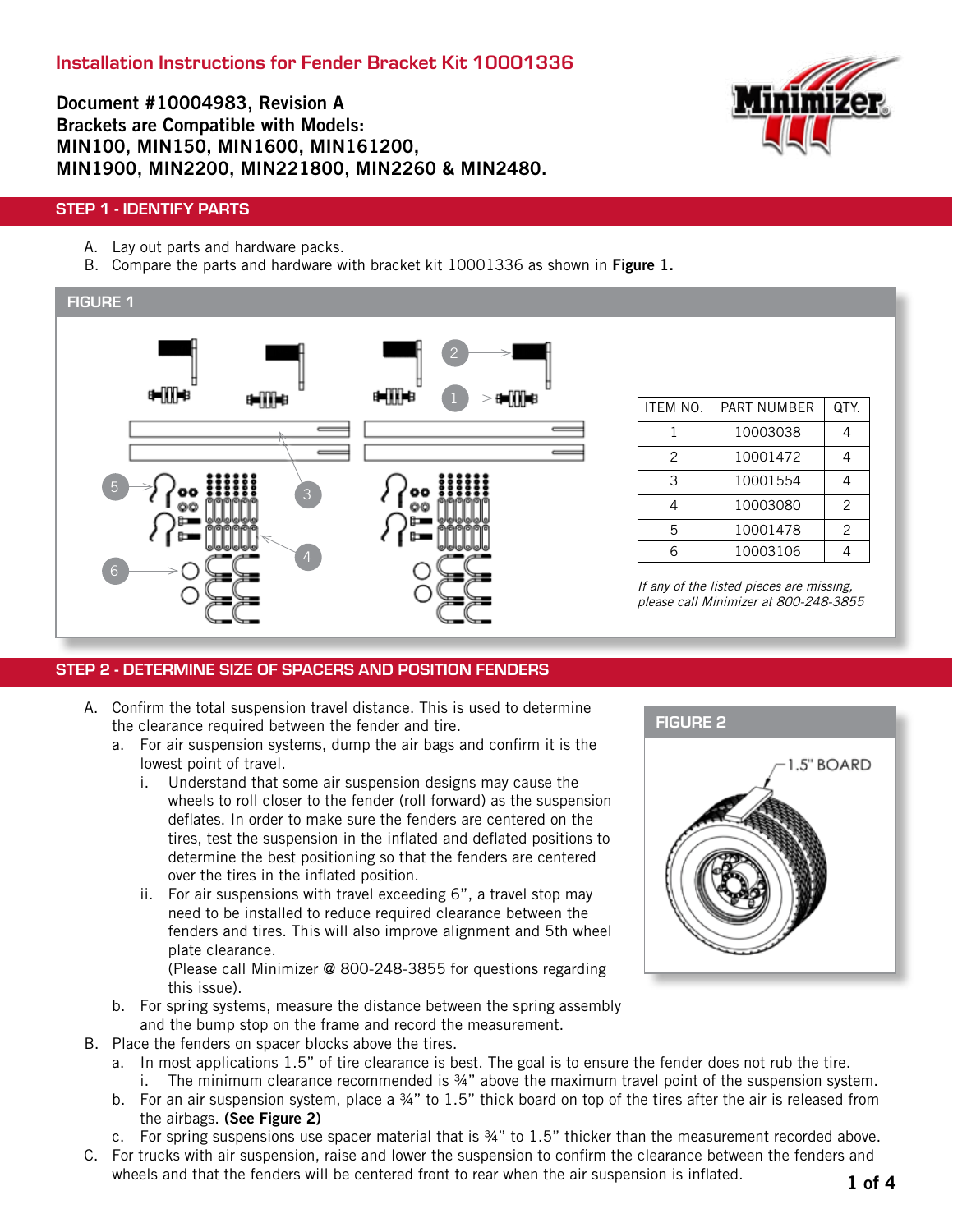## Document #10004983, Revision A Brackets are Compatible with Models: MIN100, MIN150, MIN1600, MIN161200, MIN1900, MIN2200, MIN221800, MIN2260 & MIN2480.

#### STEP 3 - POSITION BRACKETS AND REVIEW MUDFLAP CONFIGURATION

- A. With the fenders in position, mark and test fit the brackets where they will attach to the frame.
- B. If possible, use existing bolt holes in the frame to attach.

Tip: It is common for the front bracket to align with the existing quarter fender holes and the rear bracket to align with the holes left from the mud flap hanger.

- C. If possible, position the mounting brackets low on the fender so they are no more than 15" from the bottom. (See Figure 3)
	- a. Brackets mounted 8-12" from the edge is optimal.
	- b. The goal is to reduce the risk of the leading edge of the fender from blowing back against the tire during high wind.

Tip: If the front fender bracket is mounted higher than 15", refer to the link below for further suggestions on adding additional support <http://www.minimizer.com/instructions.html>

#### NOTES:

- In some applications the rear fender will tuck inside the mud flap hanger as shown in Figure 4. This is the recommended configuration.
- Minimizer recommends using a separate hanger to hold the mudflap that is independent from the fender assembly.
- If a mudflap attached to a lighted fender is backed over, the fender and mounting brackets may be damaged.
- If there is no other option but to attach mudflaps to the fender, best practice is to cut vertical slots in the mudflap (in line with the mounting holes) to allow it to break away from the fender.

Warning: Attaching a mudflap to the bottom of a lighted fender as shown in Figure 5 will void manufacturer's warranty.



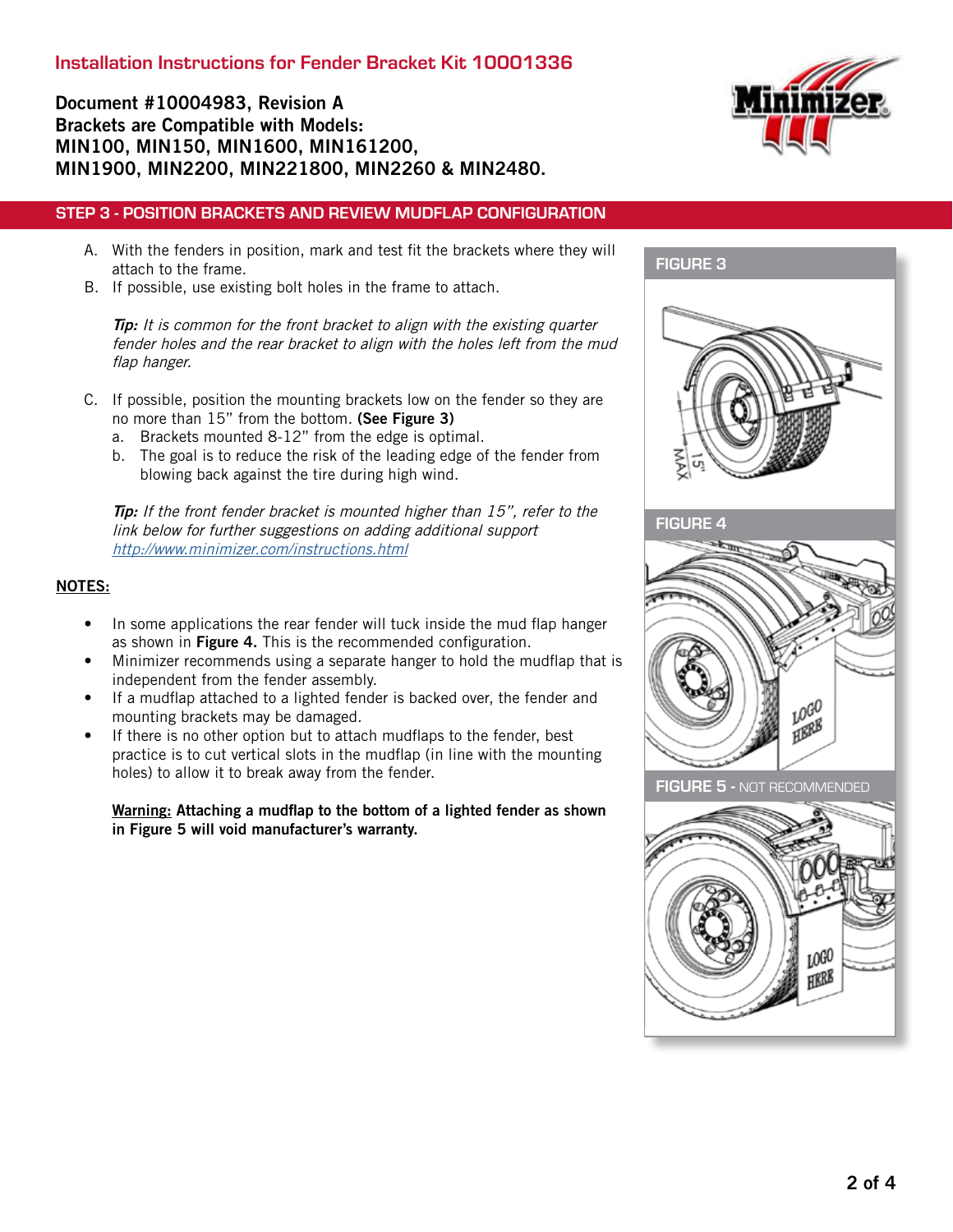# Installation Instructions for Fender Bracket Kit 10001336

## Document #10004983, Revision A Brackets are Compatible with Models: MIN100, MIN150, MIN1600, MIN161200, MIN1900, MIN2200, MIN221800, MIN2260 & MIN2480.

- Round spacers are supplied to hold the (10001472) swivel bracket away from the frame when needed. In some cases, frame components may interfere with the required bracket location and require a spacer. (See Figure 6)
- USE SPACERS ONLY WHEN NECESSARY! The ideal installation is to mount the (10001472) swivel bracket directly to the frame using no spacers.
- If using the mounting hole inside the pipe of the swivel bracket, the excess flat steel may be trimmed off to provide a cleaner look.

![](_page_2_Figure_5.jpeg)

#### STEP 4 - ATTACH BRACKETS TO TRUCK FRAME

- A. Once the brackets are in position with the fender, tighten the 5/8" x 4-1/2" bolt that goes through the (10001472) swivel bracket to attach the swivel securely to the frame. (See Figure 7)
	- a. Recommended torque is 160-170 ft-lbs.

### STEP 5 - ASSEMBLE BRACKETS

- A. Slide the (10001478) stainless clamp over the (10001472) swivel bracket followed by the (10001554) stainless tube.
	- a. Make sure the slot on the (10001554) stainless tube is facing down towards the ground
- B. The (10001554) stainless tube should be fully seated on the (10001472) swivel bracket.
- C. Position the stainless clamp 1/4" away from the end of the stainless tube. D. Tighten the (10001478) stainless clamp using the 5/8" x 2-1/4" bolt
- provided in the kit.
	- a. Recommended torque is 30 ft-lbs. OVER-TIGHTENING THE CLAMP WILL CAUSE THE CLAMP TO LOOSEN OVER TIME.
		- i. Figure 9 shows an example of over-tightening the clamp. Figure 10 shows an example of a properly tightened Clamp.
- E. Place the (10003106A) plastic end cap into the end of the stainless tube. (See Figure 8)

![](_page_2_Picture_18.jpeg)

![](_page_2_Figure_19.jpeg)